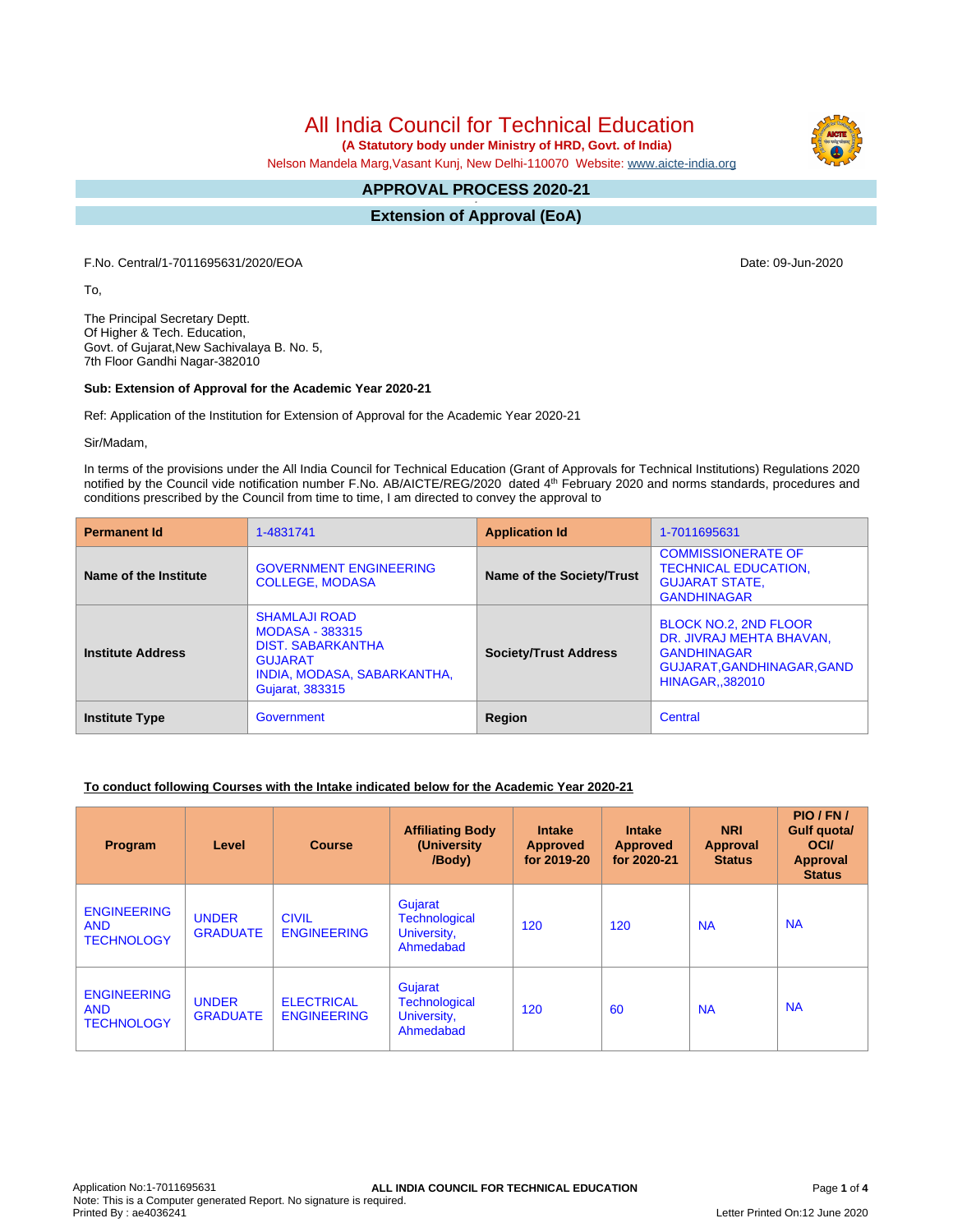| <b>ENGINEERING</b><br><b>AND</b><br><b>TECHNOLOGY</b> | <b>UNDER</b><br><b>GRADUATE</b> | <b>MECHANICAL</b><br><b>ENGINEERING</b>                                                        | Gujarat<br>Technological<br>University,<br>Ahmedabad        | 120 | 120 | <b>NA</b> | <b>NA</b> |
|-------------------------------------------------------|---------------------------------|------------------------------------------------------------------------------------------------|-------------------------------------------------------------|-----|-----|-----------|-----------|
| <b>ENGINEERING</b><br><b>AND</b><br><b>TECHNOLOGY</b> | <b>UNDER</b><br><b>GRADUATE</b> | <b>ELECTRONICS</b><br>&<br><b>COMMUNICATIO</b><br><b>N ENGG</b>                                | Gujarat<br><b>Technological</b><br>University,<br>Ahmedabad | 120 | 30  | <b>NA</b> | <b>NA</b> |
| <b>ENGINEERING</b><br><b>AND</b><br><b>TECHNOLOGY</b> | <b>UNDER</b><br><b>GRADUATE</b> | <b>INFORMATION</b><br><b>TECHNOLOGY</b>                                                        | Gujarat<br>Technological<br>University,<br>Ahmedabad        | 120 | 120 | <b>NA</b> | <b>NA</b> |
| <b>ENGINEERING</b><br><b>AND</b><br><b>TECHNOLOGY</b> | <b>UNDER</b><br><b>GRADUATE</b> | <b>COMPUTER</b><br><b>ENGINEERING</b>                                                          | Gujarat<br>Technological<br>University,<br>Ahmedabad        | 120 | 120 | <b>NA</b> | <b>NA</b> |
| <b>ENGINEERING</b><br><b>AND</b><br><b>TECHNOLOGY</b> | <b>UNDER</b><br><b>GRADUATE</b> | <b>AUTOMOBILE</b><br><b>ENGINEERING</b>                                                        | Gujarat<br>Technological<br>University,<br>Ahmedabad        | 120 | 60  | <b>NA</b> | <b>NA</b> |
| <b>ENGINEERING</b><br><b>AND</b><br><b>TECHNOLOGY</b> | <b>POST</b><br><b>GRADUATE</b>  | <b>CIVIL</b><br><b>ENGINEERING</b><br><b>(TRANSPORTAT</b><br><b>ION</b><br><b>ENGINEERING)</b> | Gujarat<br>Technological<br>University,<br>Ahmedabad        | 18  | 18  | <b>NA</b> | <b>NA</b> |
| <b>ENGINEERING</b><br><b>AND</b><br><b>TECHNOLOGY</b> | <b>POST</b><br><b>GRADUATE</b>  | <b>COMPUTER</b><br><b>ENGINEERING(S</b><br><b>OFTWARE</b><br><b>ENGINEERING)</b>               | Gujarat<br>Technological<br>University,<br>Ahmedabad        | 18  | 18  | <b>NA</b> | <b>NA</b> |

## **It is mandatory to comply with all the essential requirements as given in APH 2020-21 (Appendix 6)**

The Institution/ University is having the following deficiencies as per the online application submitted to AICTE and the same shall be complied within Six Months from the date of issue of this EoA

| <b>Deficiencies Noted based on Self Disclosure</b> |                   |  |  |  |  |
|----------------------------------------------------|-------------------|--|--|--|--|
| <b>Particulars</b>                                 | <b>Deficiency</b> |  |  |  |  |
| <b>1. Computational Facilities</b>                 |                   |  |  |  |  |
| PCs to Student ratio                               | Yes               |  |  |  |  |
| 2. Faculty Deficiency                              | Yes               |  |  |  |  |
| 3. Other Facilities Deficiency                     |                   |  |  |  |  |
| Rain Water Harvesting                              | Yes               |  |  |  |  |
| *Dlogge refer Deficiency Report for details        |                   |  |  |  |  |

**\***Please refer Deficiency Report for details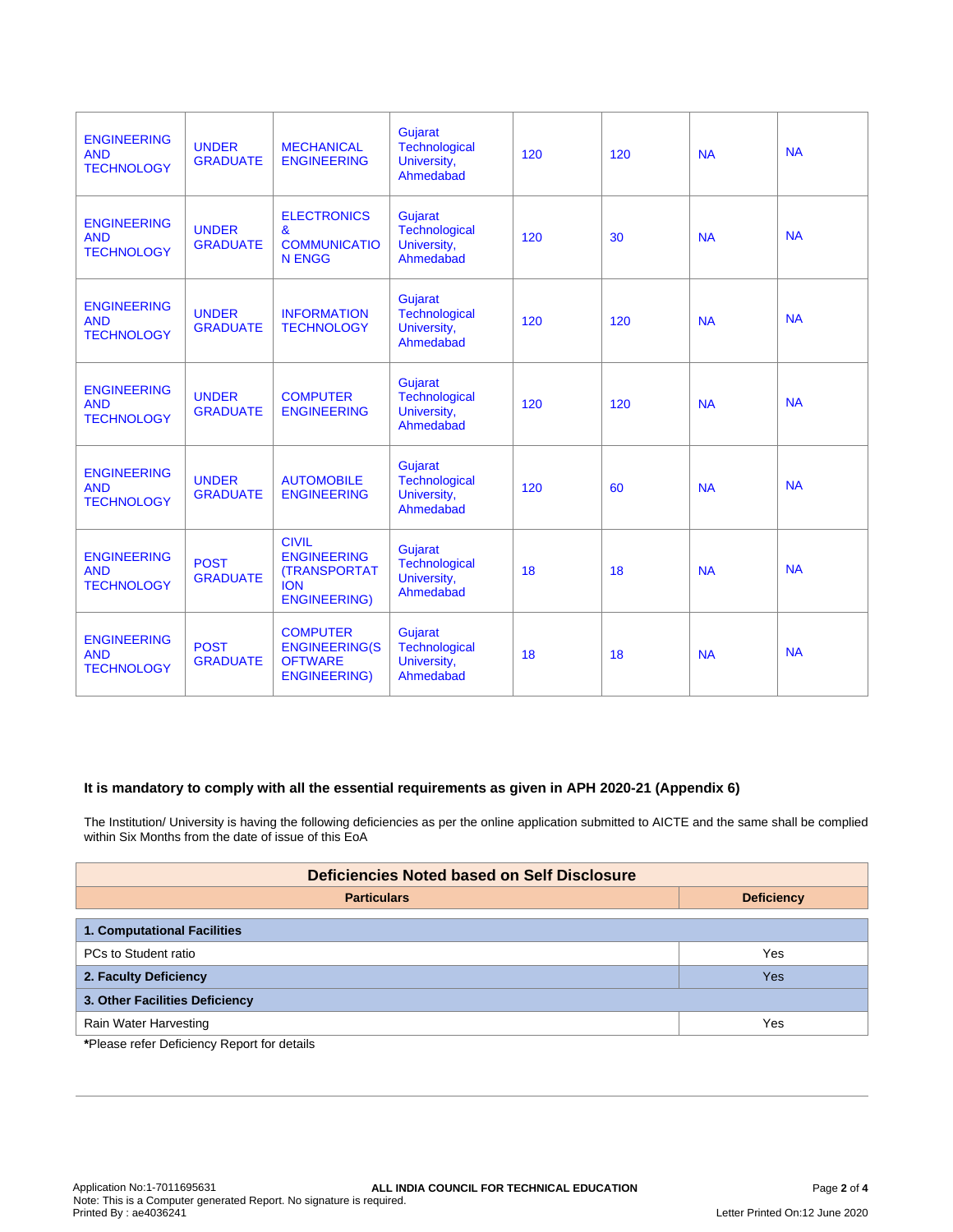# **Important Instructions**

- 1. The State Government/ UT/ Directorate of Technical Education/ Directorate of Medical Education shall ensure that 10% of reservation for Economically Weaker Section (EWS) as per the reservation policy for admission, operational from the Academic year 2020-21 is implemented without affecting the reservation percentages of SC/ ST/ OBC/ General. However, this would not be applicable in the case of Minority Institutions referred to the Clause (1) of Article 30 of Constitution of India. Such Institution shall be permitted to increase in annual permitted strength over a maximum period of two years beginning with the Academic Year 2020-21
- 2. The Institution offering courses earlier in the Regular Shift, First Shift, Second Shift/Part Time now amalgamated as total intake shall have to fulfil all facilities such as Infrastructure, Faculty and other requirements as per the norms specified in the Approval Process Handbook 2020-21 for the Total Approved Intake. Further, the Institutions Deemed to be Universities/ Institutions having Accreditation/ Autonomy status shall have to maintain the Faculty: Student ratio as specified in the Approval Process Handbook. All such Institutions/ Universities shall have to create the necessary Faculty, Infrastructure and other facilities WITHIN 2 YEARS to fulfil the norms based on the Affidavit submitted to AICTE.
- 3. In case of any differences in content in this Computer generated Extension of Approval Letter, the content/information as approved by the Executive Council / General Council as available on the record of AICTE shall be final and binding.
- 4. Strict compliance of Anti-Ragging Regulation: Approval is subject to strict compliance of provisions made in AICTE Regulation notified vide F. No. 373/Legal/AICTE/2009 dated July 1, 2009 for Prevention and Prohibition of Ragging in Technical Institutions. In case Institution fails to take adequate steps to Prevent Ragging or fails to act in accordance with AICTE Regulation or fails to punish perpetrators or incidents of Ragging, it will be liable to take any action as defined under clause 9(4) of the said Regulation.

**Prof.Rajive Kumar Member Secretary, AICTE**

Copy to:

- **1. The Director Of Technical Education\*\*, Gujarat**
- **2**. **The Registrar\*\*,**
	- Gujarat Technological University, Ahmedabad
- **3. The Principal / Director,**
	- GOVERNMENT ENGINEERING COLLEGE, MODASA Shamlaji Road Modasa - 383315 Dist. Sabarkantha Gujarat India, Modasa,Sabarkantha, Gujarat,383315
- **4. The Secretary / Chairman,**

BLOCK NO.2, 2ND FLOOR DR. JIVRAJ MEHTA BHAVAN, GANDHINAGAR **GULIARAT** GANDHINAGAR,GANDHINAGAR ,382010

**5. The Regional Officer,** All India Council for Technical Education Airport Bypass Road, Gandhi Nagar, Bhopal – 462 036, Madhya Pradesh

#### **6. Guard File(AICTE)**

Note: Validity of the Course details may be verified at <http://www.aicte-india.org/>